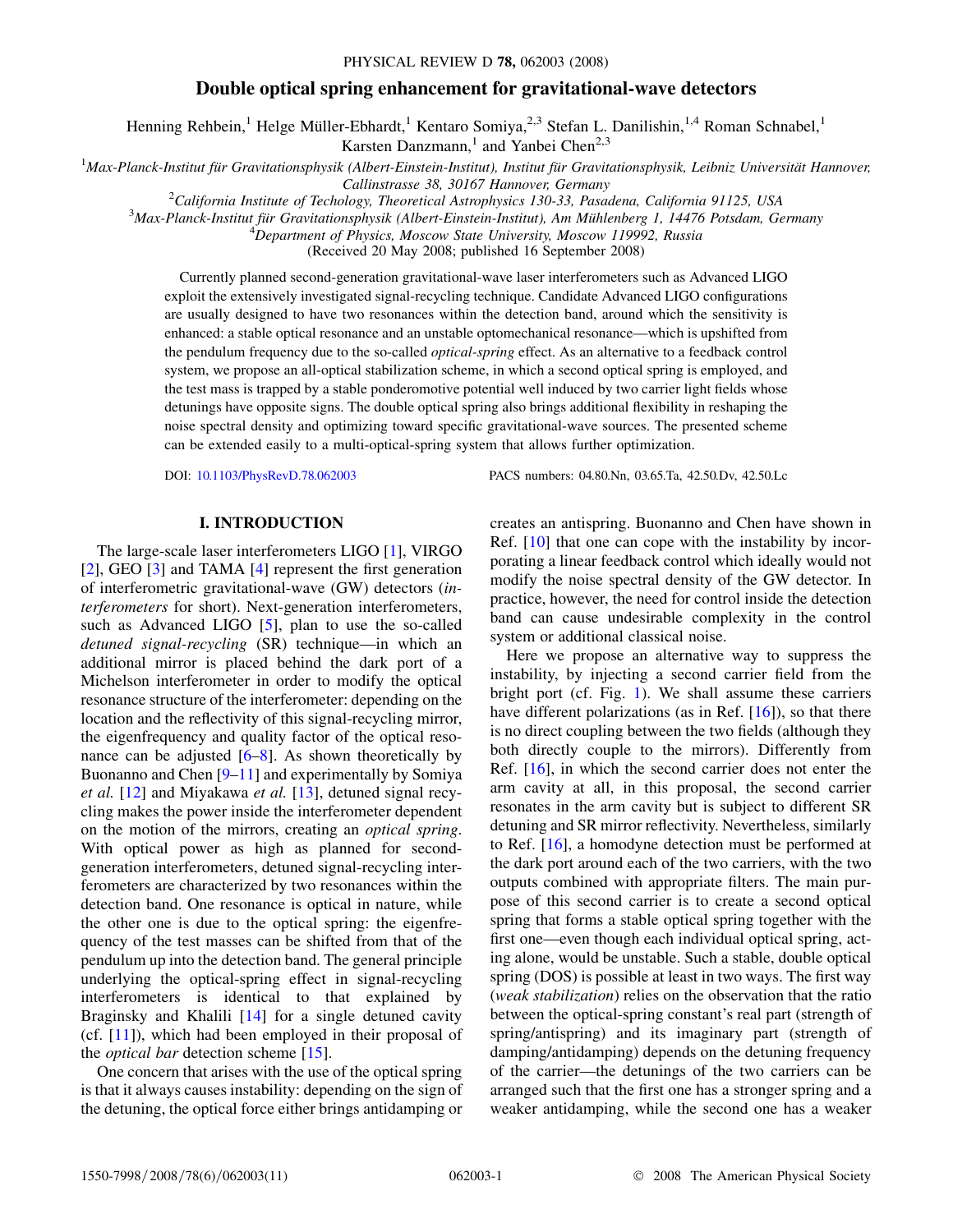<span id="page-1-0"></span>

FIG. 1 (color online). Schematic plot of a power- and signalrecycled Michelson interferometer with arm cavities and a double optical spring, which is realized by injecting two carriers with orthogonal polarizations. Both carriers are split at the beam splitter (BS) and transmitted through the ITMs into the arm cavities consisting of ITMs and the end mirrors (ETMs); they both resonate in the arm cavity. Two additional cavities are realized by the SRM and the power-recycling mirror (PRM).

antispring and a stronger damping. In this case, stabilization can be achieved with a weak second carrier, which does not modify the sensitivity of the interferometer by much. The second way (annihilation) requires the two carriers to have equal power and exactly opposite detunings, such that their optical springs exactly cancel each other, and the test masses' differential motion behaves as a free mass again. Interestingly, this configuration gives exactly the noise spectrum that had been expected by the GW community [17] at the time an interferometer with detuned signal recycling was not thoroughly studied, i.e., before Refs. [\[9](#page-10-0)–11] were published.

Although straightforward to understand, weak stabilization and annihilation are by no means the only possibilities. In fact, an additional benefit of the DOS technique is that it increases the flexibility in shaping the noise curves: for any specific source, the noise spectrum can be optimized correspondingly over the parameter subspace of the two carriers, subject to the constraint that the resulting dynamics must be stable. In this paper, we will carry out an optimization for neutron-star–neutron-star binary inspirals—using both the current noise budget of Advanced LIGO and a plausible noise budget for interferometers right beyond the second generation. Note that the parameters for the Advanced LIGO configuration as well as for the other single-optical-spring configuration have been obtained by using the same optimization.

The DOS technique can also be used for the stabilization of the optical-spring ponderomotive squeezer, which generates frequency-independent squeezed vacuum below the optical-spring frequency [18,19]. The stable optomechanical resonance has already been demonstrated experimentally [20].

This paper is organized as follows: In Sec. II we shall motivate the stabilization process and study the classical dynamics of the double-optical-spring systems. In Sec. III we recall the necessary basics in order to calculate the input-output relation of a DOS interferometer. In Sec. IV different applications of the DOS are discussed, and our scheme is extended to a multi-optical-spring system. In Sec. V we summarize our main conclusions.

#### II. CLASSICAL DYNAMICS

<span id="page-1-1"></span>In this section, we consider the classical dynamics of double-optical-spring stabilization. For the mechanical degrees of freedom, we consider only the differential mode

$$
x = x_{\text{antisym}} = (x_{\text{ETM}}^{(n)} - x_{\text{ITM}}^{(n)}) - (x_{\text{ETM}}^{(e)} - x_{\text{ITM}}^{(e)}) \tag{1}
$$

between the interferometer's test masses, which is sensed at the dark port by both carriers. Before coupling to the light, the differential mode has an eigenfrequency of  $\approx$  1 Hz (that of the suspension system) and effective mass of  $m/4$ , where m is the mass of each individual mirror. Since the pendulum frequency is far below the detection band, we will simply treat the mirrors as free masses. For a carrier with angular frequency  $\omega_0$  that is resonant in the arms, when the mirrors are held fixed, the optical resonant frequency of the differential optical mode (to be precise, the one that is closest to this carrier) is given by  $\omega_0 - \lambda - i\epsilon$ , where, in terms of interferometer parameters,  $\epsilon$  and  $\lambda$  are given by (cf. [11])

$$
\lambda = \gamma_o \frac{2\rho_{\rm SR} \sin(2\phi)}{1 + (\rho_{\rm SR})^2 + 2\rho_{\rm SR} \cos(2\phi)},\tag{2}
$$

$$
\epsilon = \gamma_o \frac{1 - (\rho_{\rm SR})^2}{1 + (\rho_{\rm SR})^2 + 2\rho_{\rm SR} \cos(2\phi)},\tag{3}
$$

where  $\gamma_0 = Tc/(4L)$  is the half linewidth of the arm cavity (T the power transmissivity of the input mirrors (ITMs),  $c$ the speed of light, and L the arm length),  $\rho_{SR}$  is the amplitude reflectivity of the signal-recycling mirror, and  $\phi$  the detuning phase of the carrier in the SR cavity (single trip). In reality, when two carriers are both resonant in the arm cavity, their detuning phases in the signal-recycling cavity must differ by

-

$$
\Delta \phi = \frac{2\pi n l_{\rm SR}}{c} (\Delta \nu)_{\rm FSR}, \qquad n = 0, \pm 1, \pm 2, \dots, \quad (4)
$$

where  $(\Delta \nu)_{FSR}$  is the free spectral range of the arm cavities. This constraint must be taken into account in practical designs of DOS interferometers.

Now with optomechanical coupling, let us first consider a single detuned carrier. Treating the mirrors as free masses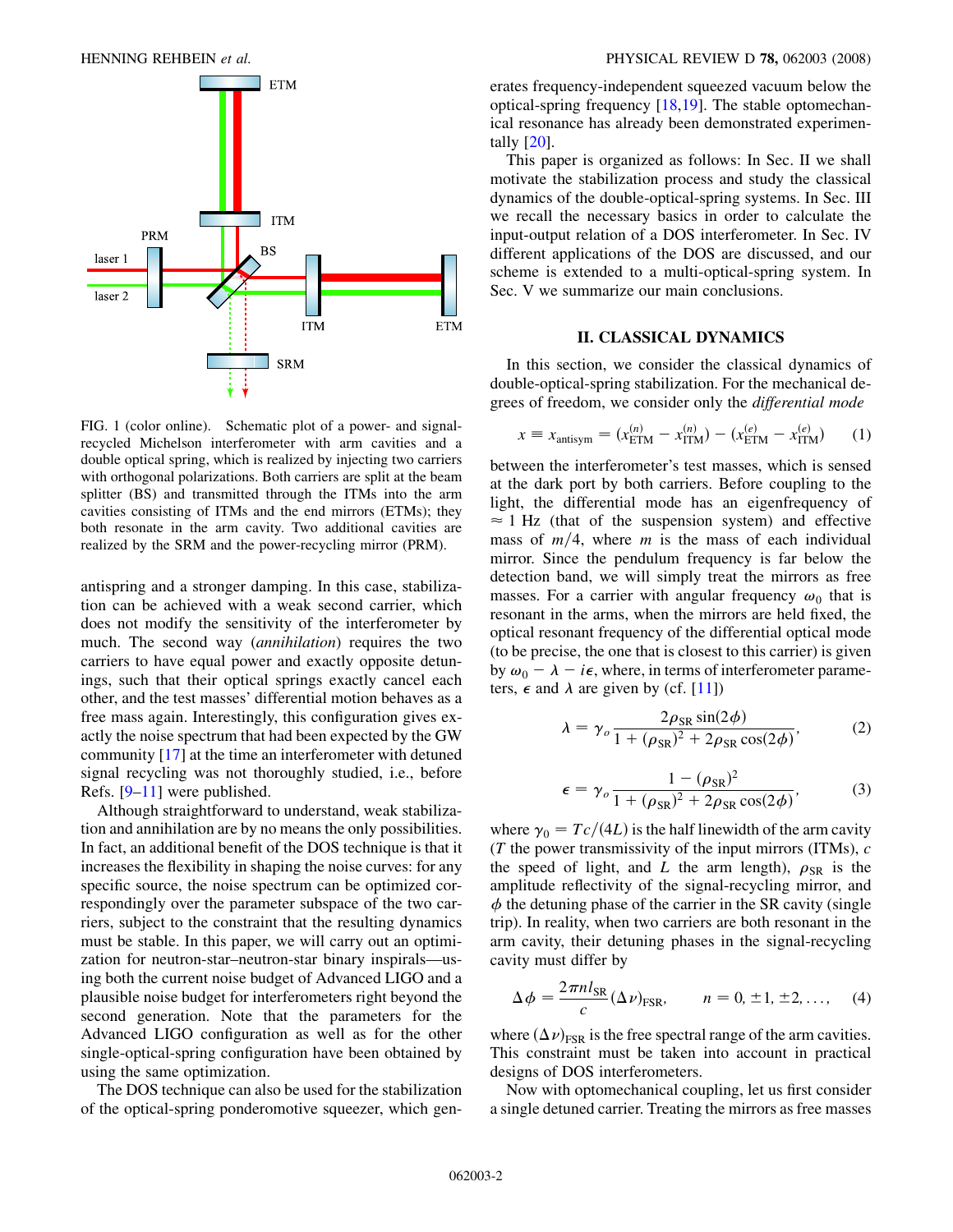<span id="page-2-0"></span>to start with, the classical equation of motion of the differential mode can be written in frequency domain as

$$
-\frac{m}{4}\Omega^2 x(\Omega) = -K_{\text{os}}(\Omega)x(\Omega) + F_{\text{ext}},\tag{5}
$$

where  $m/4$  is the reduced mass and  $F_{ext}$  is any external classical force. The frequency-dependent optical-spring constant is given by [11]

$$
K_{\text{os}} = -\frac{m\theta}{4} \frac{\lambda}{(\Omega - \lambda + i\epsilon)(\Omega + \lambda + i\epsilon)},\qquad(6)
$$

where  $\theta$  is given by

$$
\theta = \frac{8P\omega_0}{mLc},\tag{7}
$$

with  $P$  the carrier's circulating power in the arms. Note that  $\theta$  has units of Hz<sup>3</sup>.

Before treating a full-power interferometer, it is instructive to first draw our attention to a *weakly coupled regime*, assuming that optical frequency scales (effective detuning  $\lambda$  and effective bandwidth  $\epsilon$ ) are much larger than the resulting optomechanical resonant frequency. In the weakly coupled regime, one can expand the optical-spring constant (cf., e.g., Ref.  $[10]$ ) as

$$
K_{\text{os}}(\Omega) \approx \frac{m\theta\lambda}{4(\epsilon^2 + \lambda^2)} \left(1 + \mathrm{i}\frac{2\epsilon\Omega}{(\epsilon^2 + \lambda^2)}\right) \equiv K - \mathrm{i}\Omega\Gamma,
$$
\n(8)

where K and  $\Gamma$  are both real constants. Analogous to a mechanical spring, K describes the restoring force while  $\Gamma$ denotes the damping. Real and imaginary parts of the optical-spring constant are proportional to  $\theta$ , which is in turn proportional to the carrier power  $P$ . Inserting Eq.  $(8)$ into Eq. (5), stability requires

$$
K > 0 \quad \text{and} \quad \Gamma > 0,\tag{9}
$$

or basically positive spring constant and positive damping.

From Eq. (8), it is straightforward to deduce that the stability condition (9) can never be fulfilled by a single optical system, since a positive detuning produces always antidamping  $(\Gamma < 0)$  while a negative detuning always comes along with an antirestoring force  $(K < 0)$ . In Fig. 2, for fixed circulating power and effective linewidth ( $\epsilon$ ), as the effective detuning ( $\lambda$ ) shifts from  $-\infty$  to  $\infty$ , we plot the trajectory mapped out by  $(K, \Gamma)$ . We use two different powers, with outer trajectory corresponding to a higher power. Indeed, these  $\infty$ -shaped trajectories are confined within quadrants with  $K \cdot \Gamma < 0$ . In case of a double optical spring, each individual spring, as we change its detuning frequency, has its own  $\infty$ -shaped trajectory. When two optical springs combine, their complex spring constants add up, which can be depicted by a vector addition in Fig. 2. By adjusting the detunings for the first and second carriers it is possible to find many stable compositions, with one of them depicted in Fig. 2. In this configuration, a



FIG. 2 (color online). Real and imaginary parts of the spring constant  $K_{\text{os}}$  in the weakly coupled regime [Eq. (8)]. For each trajectory the circulating power and bandwidth are fixed to a certain value while detuning varies from  $-\infty$  to  $\infty$ . Outer trajectory corresponds to a higher circulating power. Example values of  $\lambda/\epsilon$  are marked on the trajectories.

relatively strong optical spring is stabilized by a relatively weak antispring generated by a lower power. This is possible because the stronger optical spring is generated by a carrier with a relatively high optical quality factor  $|\lambda/\epsilon|$ , which tends to yield a stronger restoring (or antirestoring) than damping (or antidamping), while the weak antispring is generated by a carrier with a low optical quality factor, which tends to yield a stronger damping (or antidamping) than restoring (or antirestoring). A lower optical power of the second carrier allows the damping of the second spring to match that of the first one, while makes the antirestoring of the second spring much weaker than the restoring of the first spring. Mathematically, this weak stabilization can be summarized as

$$
\frac{|K^{(1)}|}{|\Gamma^{(1)}|} \gg \frac{|K^{(2)}|}{|\Gamma^{(2)}|}, \qquad |\Gamma^{(1)}| \sim |\Gamma^{(2)}| \Rightarrow |K^{(1)}| \gg |K^{(2)}|.
$$
\n(10)

As another (rather extreme) example of DOS stabilization, we note that, when the two carriers have the same power and bandwidth, but the opposite detuning, their opticalspring constants exactly cancel with each other. In fact, this cancellation, or annihilation, is valid for an arbitrarily strong coupling; cf. Eq. (6). Mathematically, this can be summarized as

$$
K_{\text{os}}(\theta, \epsilon, \lambda; \Omega) + K_{\text{os}}(\theta, \epsilon, -\lambda; \Omega) = 0. \tag{11}
$$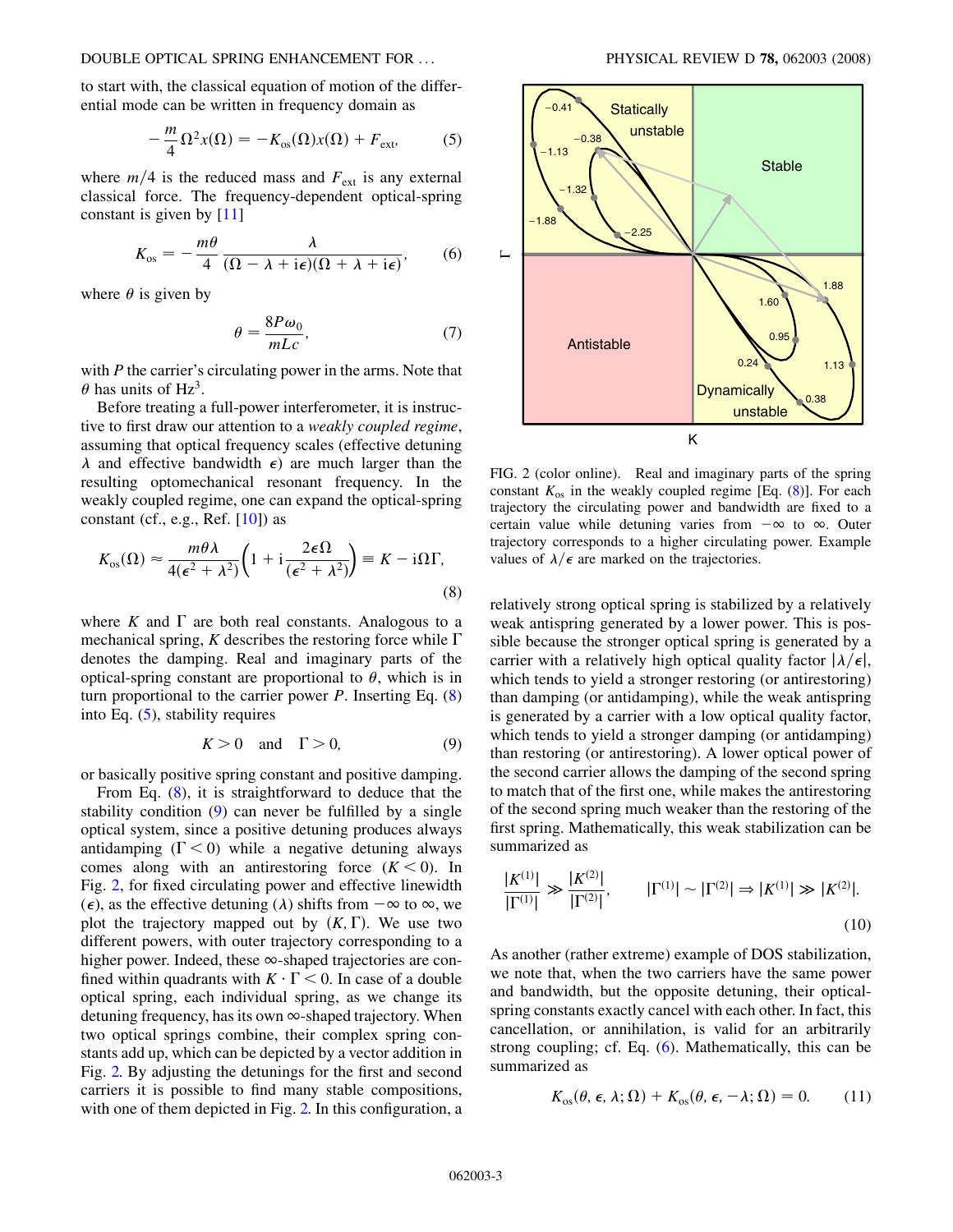<span id="page-3-0"></span>

As stated before, the stability condition given in Eq. [\(9\)](#page-2-0) is an approximation valid only in the weakly coupled regime. A more precise statement regarding the stability of the two carrier system is given by the condition that all roots of the characteristic equation

$$
-\frac{m}{4}\Omega^2 + K_{\text{os}}^{(1)}(\Omega) + K_{\text{os}}^{(2)}(\Omega) = 0 \tag{12}
$$

must have negative imaginary parts. In Fig. 3, we explore high-power DOS stabilization by tracing the real and imaginary parts of the optomechanical eigenfrequency, obtained numerically solving Eq. (12). We first consider single-optical-spring configurations with power increasing from 0 to 800 KW (from the leftmost dot to the top dot). In this case both the real part of the optomechanical resonant frequency and the antidamping increase. Then we fix the first carrier at 800 kW and increase the second carrier (up to 8 and 80 kW, respectively, for two different choices of linewidth and detuning), which stabilizes the system by adding damping while only slightly decreases the optomechanical resonant frequency by a few hertz (from the top dot to the two lower-right dots). Here we do not plot the optical resonances, which for the circulating power considered here remain stable.

Before ending this section, we note that, when pendulum frequency is not neglected, there does exist a stable singleoptical-spring regime where an increase in mechanical resonant frequency is associated with an increase in damping. But this requires that the optical frequency scales be



FIG. 3 (color online). Example of the DOS stabilization process, as illustrated by trajectories of the optomechanical resonant frequency in the complex plane [Eq.  $(12)$ ]. The test masses start off as free masses (gray dot). As the first carrier light ( $\epsilon$ <sup>(1)</sup> =  $2\pi$  120 Hz and  $\lambda^{(1)} = 2\pi$  290 Hz) is turned on, it causes an upshift of the mechanical resonant frequency, as well as a mild antidamping. The trajectory ends at the upper right (blue) dot, with  $P^{(1)} = 800$  kW. Subsequently, the second carrier is also turned on, bringing a damping while slightly downshifting the optomechanical resonant frequency. For  $\epsilon^{(2)} = 2\pi 5$  Hz,  $\lambda^{(2)} =$  $-2\pi$  55 Hz, the trajectory ends at the right (red) dot, with  $P^{(2)} =$ 8 kW; while for  $\epsilon^{(2)} = 2\pi 60$  Hz,  $\lambda^{(2)} = -2\pi 60$  Hz the trajectory ends at the lower right (green) dot, with  $P^{(2)} = 80$  kW.

lower than the pendulum frequency, which is not desirable in the case of GW detectors. Such a regime was experimentally investigated by Schliesser *et al.* [21].

## III. INPUT-OUTPUT RELATION AND COMBINED NOISE SPECTRAL DENSITY

In this section, we consider the sensitivity of stable DOS interferometers. Since the two carrier fields are different in polarization and frequency, both fields can be measured independently, and we effectively obtain two interferometers in one scheme, both sensing the same differential mode [Eq. ([1\)](#page-1-1)] of mirror motion. The input optical vacuum fluctuations associated with the two carriers, on the other hand, are independent.

Throughout this paper, we will assume that GWs with amplitude  $h$  are incident from right above the detector plane, with a polarization that maximizes the response of our L-shaped Michelson interferometer. In the following we will list the Heisenberg equations of motion in the frequency domain  $[9-11,22,23]$  $[9-11,22,23]$  $[9-11,22,23]$  for the antisymmetric mode of motion of the arm cavity mirrors  $\hat{x}$  and for the two measurement outputs  $\hat{y}^{(i)}$ :

$$
\hat{x} = -R_{xx}(\Omega)[\hat{F}^{(1)}(\Omega) + \hat{F}^{(2)}(\Omega) + (R_{FF}^{(1)}(\Omega) + R_{FF}^{(2)}(\Omega))\hat{x}] + Lh + \hat{\xi}_{\text{noise}},
$$
\n(13)

$$
\hat{y}^{(1)} = \hat{Y}_1^{(1)}(\Omega) \sin \zeta^{(1)} + \hat{Y}_2^{(1)}(\Omega) \cos \zeta^{(1)} \n+ [R_{Y_1F}^{(1)}(\Omega) \sin \zeta^{(1)} + R_{Y_2F}^{(1)}(\Omega) \cos \zeta^{(1)}] \hat{x}, \quad (14)
$$

$$
\hat{y}^{(2)} = \hat{Y}_1^{(2)}(\Omega)\sin\xi^{(2)} + \hat{Y}_2^{(2)}(\Omega)\cos\xi^{(2)} \n+ [R_{Y_1F}^{(2)}(\Omega)\sin\xi^{(2)} + R_{Y_2F}^{(2)}(\Omega)\cos\xi^{(2)}]\hat{x}.
$$
\n(15)

Note that we have labeled all quantities with superscripts (1) and (2) for the first carrier and the second carrier, respectively. It was shown in Ref. [24] that the interferometer's output is only marginally influenced by seismic noise, thermal noise and radiation pressure noise introduced at the beam splitter, since the carrier light incident on the beam splitter is weak and the arm cavities prevent fluctuations from building up. The outgoing sideband fields at the dark port around the two different carrier fields are split, and each is sensed independently by a homodyne detection scheme, which measures a certain combination of amplitude and phase quadratures (described by the phases  $\zeta^{(1),(2)}$ ). The operator  $\hat{F}^{(i)}$  in Eq. (13) describes the radiation pressure forces which would act on fixed mirrors due to the incoming vacuum fields at the dark port. The operators  $\hat{Y}^{(i)}_j$  in Eqs. (14) and (15) account for the outgoing fluctuations in the quadratures in case of fixed mirrors. (In the language of Ref. [11],  $\hat{F}^{(i)}$  and  $\hat{Y}^{(i)}_j$  are free quantities.) The operators  $\hat{\xi}_{\text{noise}}$  describe the classical displacement noise of the differential mode. The quantity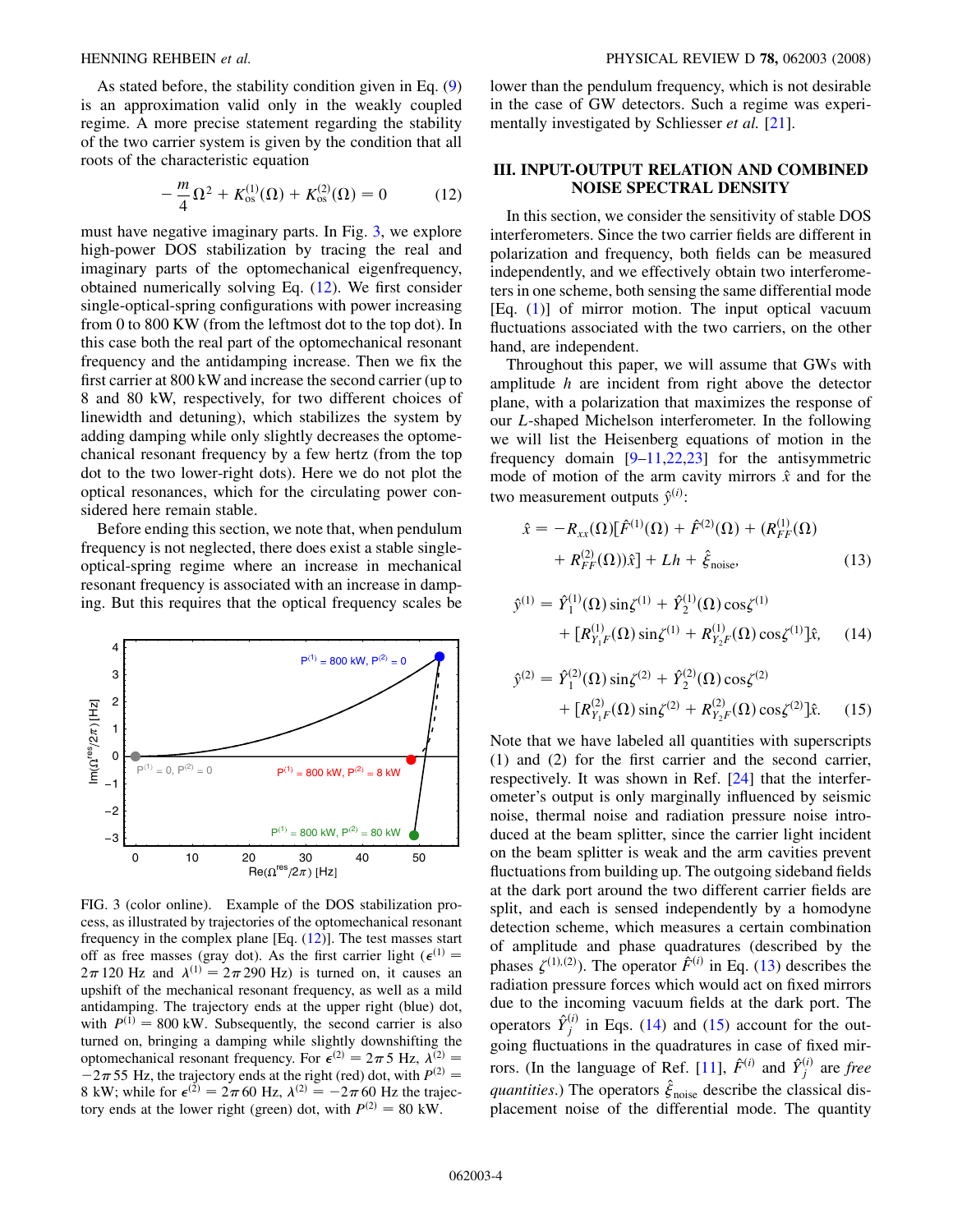$R_{xx} = -4/(m\Omega^2)$  is the mechanical susceptibility of the differential mode, the susceptibilities  $R_{FF}^{(i)} = -K_{os}^{(i)}$  [cf. Eq. [\(6\)](#page-2-0)] correspond to the optical-spring constants, and  $R_{Y_iF}^{(i)}$  are optical transfer functions from the differential mode to the outgoing quadrature fields.

According to Ref. [11], the free quantities  $\hat{F}^{(i)}$  and  $\hat{Y}^{(i)}_j$ are related to incoming amplitude and phase quadratures  $\hat{a}^{(i)}_1$  and  $\hat{a}^{(i)}_2$  as

$$
\hat{F}^{(i)} = \sqrt{\frac{\epsilon^{(i)}\theta^{(i)}m\hbar}{2}} \frac{(\mathrm{i}\Omega - \epsilon^{(i)})\hat{a}_1^{(i)} + \lambda^{(i)}\hat{a}_2^{(i)}}{(\Omega + \mathrm{i}\epsilon^{(i)})^2 - (\lambda^{(i)})^2},\qquad(16)
$$

$$
\hat{Y}_1^{(i)} = \frac{[(\lambda^{(i)})^2 - (\epsilon^{(i)})^2 - \Omega^2] \hat{a}_1^{(i)} + 2\lambda^{(i)} \epsilon^{(i)} \hat{a}_2^{(i)}}{(\Omega + i\epsilon^{(i)})^2 - (\lambda^{(i)})^2}, \quad (17)
$$

$$
\hat{Y}_{2}^{(i)} = \frac{[(\lambda^{(i)})^2 - (\epsilon^{(i)})^2 - \Omega^2] \hat{a}_{2}^{(i)} - 2\lambda^{(i)} \epsilon^{(i)} \hat{a}_{1}^{(i)}}{(\Omega + i\epsilon^{(i)})^2 - (\lambda^{(i)})^2}.
$$
 (18)

For vacuum fluctuations, we have

$$
\langle \hat{a}_{k}^{(i)}(\Omega)(\hat{a}_{l}^{(j)})^{\dagger}(\Omega') \rangle_{\text{sym}} = \pi \delta(\Omega - \Omega') \delta_{ij} \delta_{kl}. \tag{19}
$$

The optical transfer functions are given by [11]

$$
R_{Y_1F}^{(i)} = \sqrt{\frac{\epsilon^{(i)}\theta^{(i)}m}{2\hbar}} \frac{\lambda^{(i)}}{(\Omega + i\epsilon^{(i)})^2 - (\lambda^{(i)})^2},\qquad(20)
$$

$$
R_{Y_2F}^{(i)} = -\sqrt{\frac{\epsilon^{(i)}\theta^{(i)}m}{2\hbar}} \frac{\epsilon^{(i)} - i\Omega}{(\Omega + i\epsilon^{(i)})^2 - (\lambda^{(i)})^2}.
$$
 (21)

Finally, the classical noise operator  $\hat{\xi}_{\text{noise}}$  satisfies

$$
\langle \hat{\xi}_{\text{noise}}(\Omega) \hat{\xi}_{\text{noise}}^{\dagger}(\Omega') \rangle_{\text{sym}} = \pi \delta(\Omega - \Omega') L^2 S_h^{\text{cl}}(\Omega), \quad (22)
$$

where  $S_h^{\text{cl}}$  is the classical noise in the gravitational-wave strain.

The outgoing sideband fields at the dark port around the two different carriers are detected independently via homodyne detection. We seek a linear combination of the two measurement output channels,  $\hat{y}^{(1)}$  and  $\hat{y}^{(2)}$  given in Eqs. ([14](#page-3-0)) and [\(15\)](#page-3-0):

$$
\hat{y} = K_1(\Omega)\hat{y}^{(1)} + K_2(\Omega)\hat{y}^{(2)},
$$
\n(23)

which has optimal sensitivity to the GW strain  $h$ . Namely, one has to minimize the  $h$ -referred noise spectral density by varying the two filter functions  $K_i(\Omega)$ . The optimal solution can be found by a straightforward calculation described in detail for a general multichannel interferometer in the appendix.

## IV. EXAMPLE CONFIGURATIONS

In this section, different example configurations of a double-optical-spring interferometer are discussed. At first the considerations are restricted to quantum noise only in order to clarify two distinct regimes of our proposed scheme. Subsequently a configuration with a realistic classical noise budget is investigated and optimized for neutron-star–neutron-star binary inspirals. Finally, we lower the classical noise budget and explore whether DOS configurations can take full advantage of this improvement. We are aiming at applying the DOS configuration as an upgrade candidate for the Advanced LIGO detector.

#### A. Quantum noise examples

Here we study the quantum noise spectrum of two special regimes of DOS: weak stabilization and annihilation.

Weak stabilization.—In this scenario, we use a relatively weak second carrier to stabilize a typical Advanced LIGO configuration. In Fig. [3,](#page-3-0) examples were already given, in which a second carrier of 8 and 80 kW, respectively, has been used to stabilize the narrowband mode of Advanced LIGO (cf. Table [I\)](#page-5-0), while Fig. [4](#page-5-0) provides the region of all possible second carriers, given circulating power of 8, 40 and 80 kW.

In Fig. [5](#page-5-0), we plot the noise spectra of DOS interferometers that correspond to the two stabilizing configurations in Fig. [3,](#page-3-0) namely, with the first carrier identical to the carrier of the Advanced LIGO narrowband mode, with resonant frequencies and powers of the second carrier given in Fig. [3,](#page-3-0) and a phase readout quadrature associated with the second carrier (i.e.,  $\zeta^{(2)} = 0$ ). As we see from Fig. [5](#page-5-0), the DOS noise spectra in both cases do not differ much from that of the Advanced LIGO narrowband mode.

Annihilation.—Now we turn to a different situation where both carriers have half the Advanced LIGO circulating power, namely, 400 kW with the two detunings exactly opposite. In this case the two optical springs cancel each other, and the total effective ponderomotive rigidity vanishes. For Fig. [6](#page-6-0) the two detection angles also have opposite signs, while the absolute values of the two detunings (detection angles) agree with the detuning (detection angle) in the case of the conventional Advanced LIGO configurations (cf. Table [I](#page-5-0)). All other parameters are left unchanged.

The sensitivity does not change in the high-frequency regime where shot noise is the limiting factor (cf. Fig. [6\)](#page-6-0). This is because, generally, the noise spectral density of the shot noise remains unchanged under reversing the sign of the detuning and the detection angle. With the optimal filter (cf. Fig. [7](#page-6-0)), we obtain the same shot noise as the Advanced LIGO configuration, as the total power is conserved. In the low-frequency regime the sensitivity is slightly improved compared to the single-optical-spring interferometer. It is well known that the quantum-noise limited sensitivity of single-optical-spring interferometers at frequencies below the optomechanical resonance is dramatically lower than the sensitivity of non-optical-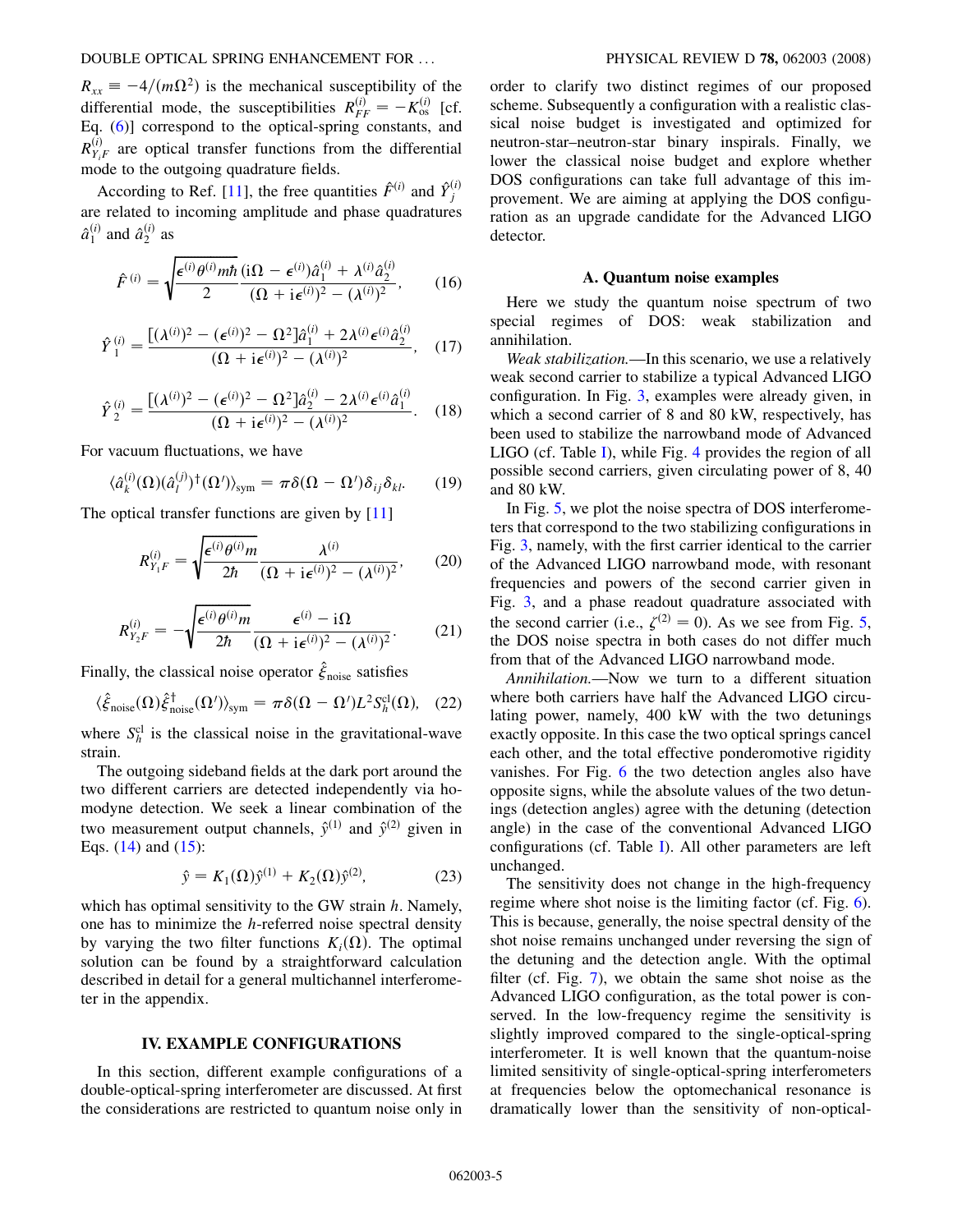<span id="page-5-0"></span>TABLE I. Parameter values for single-optical-spring Advanced LIGO interferometer configurations used throughout the calculations. The narrowband configuration is optimized for NS-NS binaries using the current Advanced LIGO noise budget. For the broadband operational mode, we allow a 10% decrease in the detectable distance for NS-NS binaries assuming the current Advanced LIGO noise budget, while maximizing the contribution to SNR from frequencies above 500 Hz.

| Symbol                            | Physical meaning                     | AdvLIGO narrowband | AdvLIGO broadband |  |
|-----------------------------------|--------------------------------------|--------------------|-------------------|--|
| $\boldsymbol{m}$                  | Single mirror mass                   | $40 \text{ kg}$    | $40 \text{ kg}$   |  |
| $\frac{2\pi c}{\rho^{(1)}}^{(1)}$ | Laser wavelength                     | $1064$ nm          | $1064$ nm         |  |
|                                   | Circulating power                    | 800 kW             | 800 kW            |  |
| $L^{(1)}$                         | Interferometer arm length            | 4 km               | 4 km              |  |
| $\phi^{(1)}$                      | Detuning phase of SR cavity          | $2\pi 0.242$       | $2\pi$ 0.247      |  |
| $\rho_{SR}$                       | Signal-recycling mirror reflectivity | $\sqrt{0.93}$      | $\sqrt{0.93}$     |  |
|                                   | Cavity half bandwidth                | $2\pi$ 15 Hz       | $2\pi$ 15 Hz      |  |
| $\gamma_o$<br>$\zeta^{(1)}$       | Detection angle                      | $2\pi$ 0.347       | $2\pi$ 0.45       |  |
| $\epsilon$                        | Effective half bandwidth             | $2\pi$ 120 Hz      | $2\pi$ 395 Hz     |  |
| $\lambda$                         | Effective detuning                   | $2\pi$ 290 Hz      | $2\pi 411$ Hz     |  |

spring interferometers because the strong restoring force due to the single optical spring suppresses the response of the interferometer's differential mode to GWs. In a doubleoptical-spring interferometer the second carrier usually results in a less rigid or completely canceled effective optical spring. This effect appears in the first example where only a weak second carrier is used (cf. Fig. 5) and becomes more significant here in the case of canceled optical springs (cf. Fig. [6](#page-6-0)). For intermediate frequencies the sensitivity becomes worse due to the absence of the optomechanical resonance gain. In this regime the output



FIG. 4 (color online). Allowable regions for the optical resonances of the second carrier, given a circulating power of 8, 40 and 80 kW, in order to stabilize a 800 kW first carrier that corresponds to the Advanced LIGO narrowband mode (cf. Table I).

associated with the carrier having positive detuning usually has more sensitivity than the other one. Therefore, as shown in Fig. [7,](#page-6-0) the filters make sure that only this output contributes to the total output. Note that when the two outputs are filtered appropriately, the total noise curve can in fact be below the single contributions.

Since the optomechanical resonance disappears completely, the noise spectral density in this configuration is equal to

$$
S_h(\Omega) = S_{\text{shot}}(\Omega) + \frac{S_{\text{SQL}}^2(\Omega)}{4S_{\text{shot}}(\Omega)}.
$$
 (24)

Here  $S<sub>shot</sub>(\Omega)$  denotes the shot-noise spectral density of a detuned single carrier interferometer with the same total power as in the canceled optical-spring configuration. The



FIG. 5 (color online). Noise spectrum of weak-stabilization DOS configurations, with parameters corresponding to the configuration in Fig. [3.](#page-3-0) Namely, the first carrier is identical to the carrier in the Advanced LIGO narrowband mode (cf. Table I). Two possible choices for the stabilizing second carrier are (i)  $P^{(2)} = 8 \text{ kW}, \quad \epsilon^{(2)} = 2\pi 5 \text{ Hz}, \quad \lambda^{(2)} = -2\pi 55 \text{ Hz}$  and (ii)  $P^{(2)} = 80 \text{ kW}, \ \epsilon^{(2)} = 2\pi 60 \text{ Hz}, \ \lambda^{(2)} = -2\pi 60 \text{ Hz}.$  Phase quadrature detection ( $\zeta^{(2)} = 0$ ) in both cases.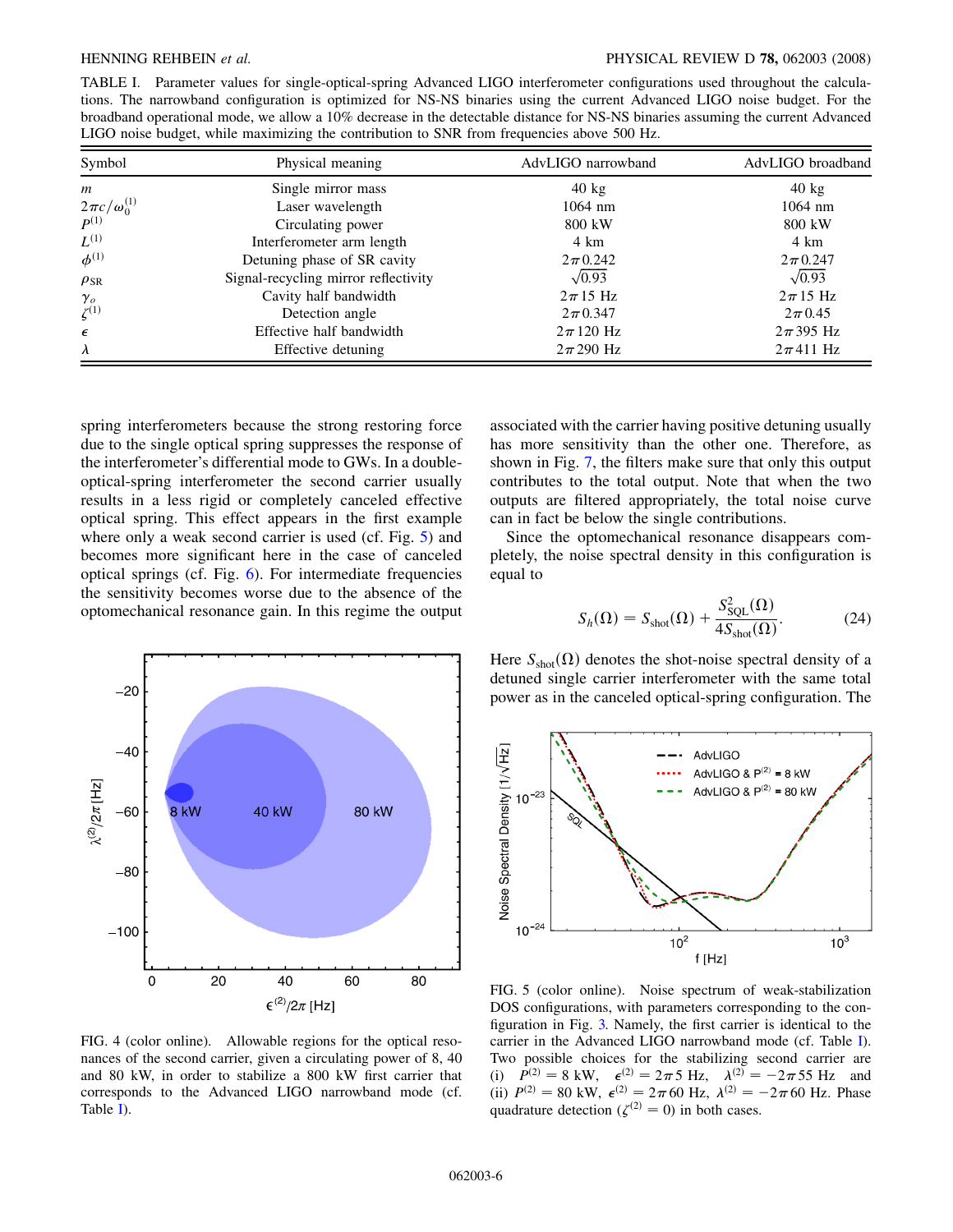<span id="page-6-0"></span>

FIG. 6 (color online). Noise spectrum of DOS configurations with canceled optical springs, based on Advanced LIGO narrowband and broadband modes (cf. Table [I](#page-5-0)). The detuning and detection angle of the first carrier are identical to those of Advanced LIGO narrowband mode, while those of the second are opposite. The total power is equally divided into two parts  $(P^{(1)} = P^{(2)} = 400$  kW). Other parameters are left unchanged.

free-mass standard quantum limit (SQL) [25] for detecting the gravitational-wave strain  $h$  with a Michelson interferometer with arm cavities is given by

$$
S_{\text{SQL}}(\Omega) = \sqrt{\frac{8\hbar}{m\Omega^2 L^2}}.\tag{25}
$$

## B. Optimized configurations with the Advanced LIGO classical noise budget

In the following we optimize the double-optical-spring interferometer for neutron-star–neutron-star (NS-NS) binary inspirals. For such systems the last stable circular



FIG. 7 (color online). Example by means of the broadband configuration (cf. Fig. 6): squared absolute values of filter functions for the two outputs. These curves actually account for how much of the contributions is used—but they cannot show how the correlations between the two outputs have influence on the total output. The contributions correspond to measuring one of the outputs alone without filtering—but still in the presence of both carriers.

orbit gives an upper frequency limit of  $f_{\text{max}} \approx 1570 \text{ Hz}$ and seismic noise defines a lower bound of  $f_{\text{min}} \approx 7$  Hz; the signal-to-noise ratio (SNR) in power achievable by optimal filtering, for a source at a given radius, is given by

$$
\text{SNR}^2 \propto \int_{f_{\text{min}}}^{f_{\text{max}}} \frac{f^{-7/3}}{S_h(f)} \, \mathrm{d}f. \tag{26}
$$

Here  $S_h(f)$  denotes the single-sided noise spectral density of the interferometer. Note that this optimization strategy tends to focus more on the low-frequency regime at the expense of the sensitivity at higher frequencies—due to the rather steep power law of  $f^{-7/3}$ . Since the radius of detectable range is proportional to the SNR at a fixed radius, and the event rate is roughly the cube of the radius of detectable range, the event rate is proportional to  $SNR<sup>3</sup>$ , or

$$
\text{event rate} \propto \left[ \int_{f_{\text{min}}}^{f_{\text{max}}} \frac{f^{-7/3}}{S_h(f)} \, df \right]^{3/2} . \tag{27}
$$

For the optimization we have taken the current Advanced LIGO classical noise budget into account (as given in *Bench*  $[26]$ : each contribution to the total classical noise budget, i.e., suspension thermal noise, seismic noise, thermal fluctuations in the coating and gravity gradient noise, are presented in Figs. 8 and [9.](#page-7-0)

It turns out that the second carrier not only helps to stabilize the interferometer but can also improve its sensitivity. We first assume both carriers to have the same SR mirror reflectivity; in this case the gain in NS-NS sensitivity is maximized when the two optical springs totally cancel each other (Fig. 8) at an equal power distribution in the two carrier fields. Figure 8 also shows the contribution of each carrier to the total noise spectral density.



FIG. 8 (color online). Comparison of single-optical-spring and double carrier with canceled optical-spring Advanced LIGO configuration: the same reflectivity of the SR mirror is assumed for both carriers. We obtain 15% improvement in the event rate for the DOS interferometer using the following parameters:  $P^{(1)} = P^{(2)} = 400 \text{ kW}, \ \rho_{\text{SRM}}^{(1)} = \rho_{\text{SRM}}^{(2)} = 0.87, \ \phi^{(1)} = -\phi^{(2)} =$  $2\pi$  0.233,  $\zeta^{(1)} = 2\pi$  0.433 and  $\zeta^{(2)} = 0$ .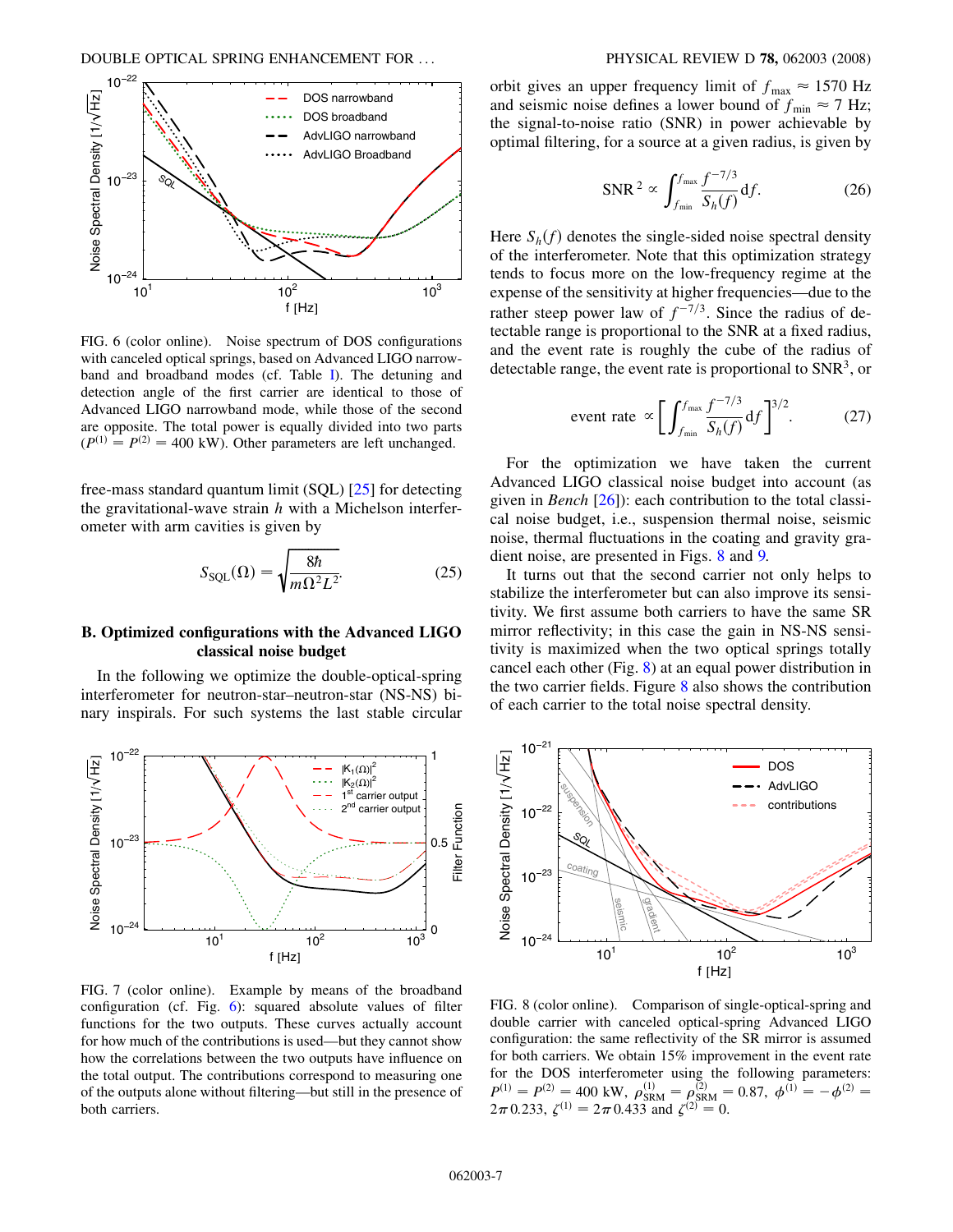<span id="page-7-0"></span>

FIG. 9 (color online). Comparison of single- and double-optical-spring Advanced LIGO configurations: different SR mirror reflectivities for first and second carriers are allowed. Parameters are given in detail in the last row of the first block in Table II for the narrowband configuration. For the broadband we have  $\lambda^{(1)} = 2\pi 130 \text{ Hz}, \quad \epsilon^{(1)} = 2\pi 5 \text{ Hz}, \quad \zeta^{(1)} = 2\pi 0.01, \quad \lambda^{(2)} =$  $-2\pi 230$  Hz,  $\epsilon^{(2)} = 2\pi 155$  Hz and  $\zeta^{(2)} = 2\pi 0.02$ . We obtain a 35.5% improvement in the event rate in the case of the narrowband configuration and 16.5% for the broadband configuration.

If each carrier senses a different reflectivity of the SR mirror, the interferometer's sensitivity can be improved further. With this additional degree of freedom the situation of canceled optical springs is no longer the optimal choice for NS-NS binaries. Each carrier can be optimized for a different frequency regime such that they complement each other. This is illustrated for an equal distribution of the total power (400 kW for each carrier) in Fig. 9, where one carrier ensures good sensitivity in the low-frequency regime while the other one gives the main contribution at frequencies above the optomechanical resonance as shown by the contribution curves. The noise spectral density is close to the classical noise level at low frequencies, and an improvement in the event rate of 35.5% can be achieved for NS-NS binaries for which the optimization was performed. As a more general optimization is performed, allowing two carriers to have different powers summing up to 800 kW, it turns out that  $P^{(1)} = 500$  kW,  $P^{(2)} = 300$  kW achieves a slightly better event rate improvement of 36.5%. Results for different power distributions are given in Table II.

The sensitivity of all optimized configurations is basically improved at low frequencies at the expense of the high frequencies. Therefore it might be necessary to carry out an additional broadband optimization in order to achieve a better sensitivity in the high-frequency regime. This can be accomplished by first picking out all configurations obeying an event rate which is at least a certain fraction of the optimal event rate for NS-NS binary systems [cf. Eq.  $(26)$  $(26)$  $(26)$ ]. In a second step these configurations are explored in the high-frequency regime by considering a smaller frequency integration interval [500 Hz, 1570 Hz] and selecting the optimal signal-to-noise ratio on this interval. For the  $(P^{(1)} = P^{(2)} = 400$  kW) configuration as an example, we can achieve a sensitivity comparable to Advanced LIGO on the [500 Hz, 1570 Hz] frequency band while maintaining an improvement in the event rate (integrating again from  $f_{\text{min}}$ ) of 16.5% compared to Advanced LIGO (cf. Fig. 9).

After adding up all classical noise contribution shown in Figs. [8](#page-6-0) and 9 it turns out that the noise spectral density of the double-optical-spring configuration—contrary to the single optical spring in Advanced LIGO—almost follows the borderline set by the classical noise in the lowfrequency regime. Let us write

TABLE II. Parameters for double-optical-spring scheme optimized for NS-NS binary systems. The total power is fixed to 800 kW. The last column gives the improvement in the event rate for our proposed scheme compared to an optimized Advanced LIGO configuration provided in the first row. For the upper part we adopted the current Advanced LIGO noise budget, and for the lower part the gravity gradient noise and the suspension thermal noise are reduced by a factor of 10 and the coating thermal by a factor of 3.

|                      | $P^{(1)}$ | $\boldsymbol{p}(2)$ | $\lambda^{(1)}$ | $\lambda^{(2)}$ | $\epsilon^{(1)}$ | $\epsilon^{(2)}$ | $\zeta^{(1)}$ | $\zeta^{(2)}$ |             |
|----------------------|-----------|---------------------|-----------------|-----------------|------------------|------------------|---------------|---------------|-------------|
|                      | in kW     | in kW               | in Hz           | in Hz           | in Hz            | in Hz            | in radians    | in radians    | Improvement |
| High classical noise | 800       | $\overline{0}$      | $2\pi$ 290      | $\ldots$        | $2\pi 120$       | $\cdots$         | $2\pi$ 0.347  | $\cdots$      | $\cdots$    |
|                      | 750       | 50                  | $2\pi$ 190      | $-2\pi$ 70      | $2\pi 50$        | $2\pi 20$        | $2\pi$ 0.125  | $2\pi 0.075$  | 7%          |
|                      | 700       | 100                 | $2\pi$ 190      | $-2\pi 50$      | $2\pi$ 40        | $2\pi 30$        | $2\pi 0.0625$ | $2\pi$ 0.475  | 22.5%       |
|                      | 600       | 200                 | $2\pi$ 180      | $-2\pi$ 40      | $2\pi 30$        | $2\pi 50$        | $2\pi 0.0125$ | $2\pi$ 0.3875 | 34.5%       |
|                      | 500       | 300                 | $2\pi 150$      | $-2\pi 50$      | $2\pi$ 45        | $2\pi 60$        | $2\pi 0.0125$ | $2\pi$ 0.375  | 36.5%       |
|                      | 450       | 350                 | $2\pi 160$      | $-2\pi 10$      | $2\pi 30$        | $2\pi$ 40        | $2\pi$ 0      | $2\pi$ 0.3    | 35.5%       |
|                      | 400       | 400                 | $2\pi$ 140      | $-2\pi 20$      | $2\pi 20$        | $2\pi 55$        | $2\pi$ 0.01   | $2\pi$ 0.31   | 35.5%       |
| Low classical noise  | 800       | $\theta$            | $2\pi 170$      | $\ldots$        | $2\pi 10$        | $\cdots$         | $2\pi$ 0.263  | $\cdots$      | $\cdots$    |
|                      | 700       | 100                 | $2\pi 165$      | $-2\pi$ 75      | $2\pi$ 5         | $2\pi 25$        | $2\pi$ 0.48   | $2\pi$ 0.02   | $32\%$      |
|                      | 600       | 200                 | $2\pi 150$      | $-2\pi 20$      | $2\pi$ 5         | $2\pi$ 45        | $2\pi$ 0.01   | $2\pi$ 0.36   | 52%         |
|                      | 500       | 300                 | $2\pi$ 140      | $-2\pi 20$      | $2\pi$ 5         | $2\pi$ 45        | $2\pi 0.03$   | $2\pi$ 0.33   | 74.5%       |
|                      | 450       | 350                 | $2\pi$ 135      | $-2\pi 25$      | $2\pi$ 5         | $2\pi 50$        | $2\pi$ 0.01   | $2\pi$ 0.33   | 83.5%       |
|                      | 400       | 400                 | $2\pi 127$      | $-2\pi 11$      | $2\pi$ 4         | $2\pi$ 46        | $2\pi$ 0.01   | $2\pi$ 0.3    | 110%        |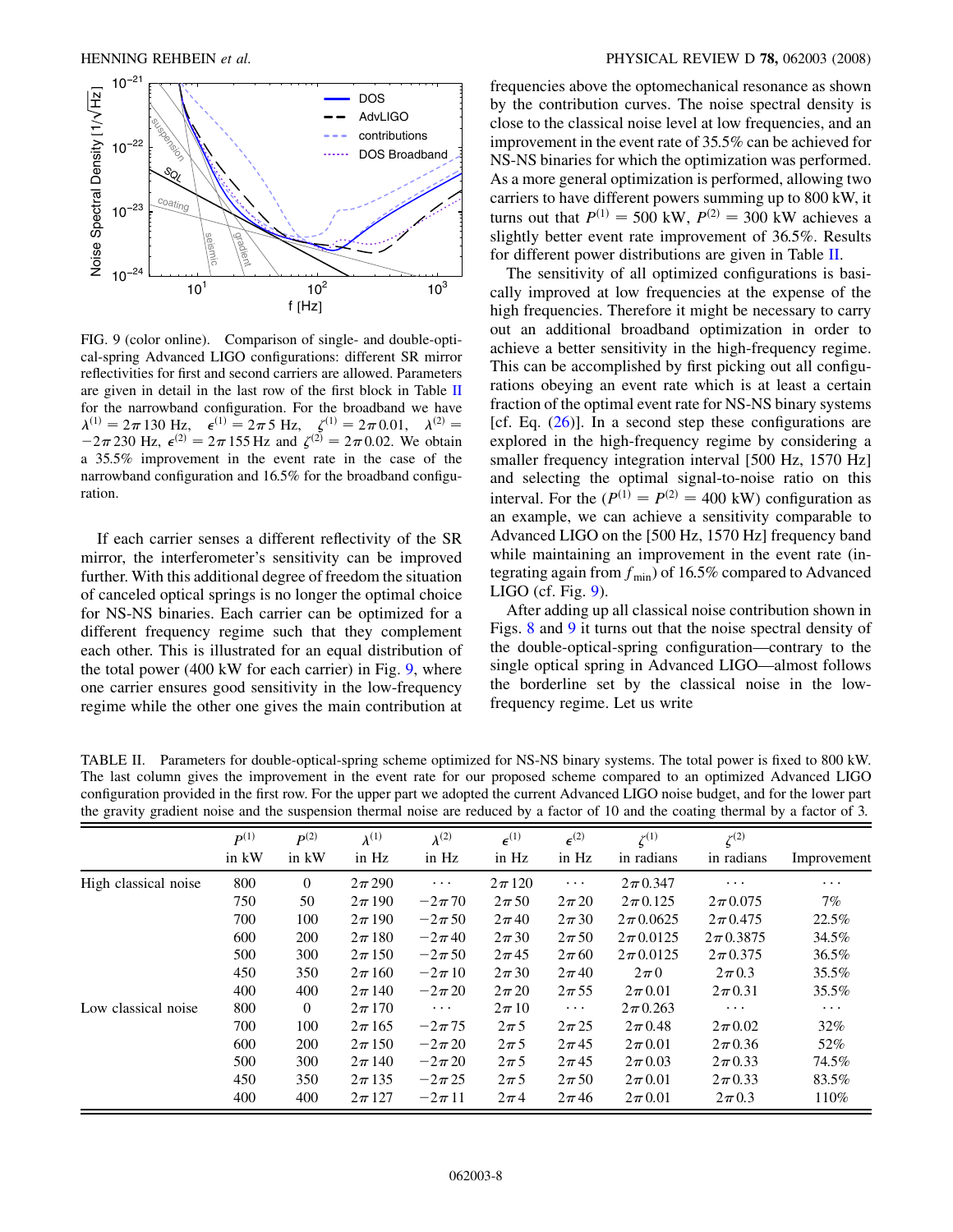DOUBLE OPTICAL SPRING ENHANCEMENT FOR ... PHYSICAL REVIEW D 78, 062003 (2008)

$$
\eta = \int_{f_{\min}}^{150 \text{ Hz}} \frac{f^{-7/3}}{S_h(f)} df / \int_{f_{\min}}^{150 \text{ Hz}} \frac{f^{-7/3}}{S_h^{cl}(f)} df = \frac{\bar{S}_h^{cl}}{\bar{S}_h} = \frac{\bar{S}_h^{cl}}{\bar{S}_h^{cl} + \bar{S}_h^{q}},
$$
(28)

where  $\bar{S}_h^{\text{cl}}$ ,  $\bar{S}_h^{\text{q}}$  and  $\bar{S}_h$  are weighted averages of classical, quantum, and total noise spectrum in the low-frequency band, respectively. For the  $P^{(1)} = P^{(2)} = 400$  kW configuration (cf. Fig. [9\)](#page-7-0) we obtain

$$
\eta \approx 0.81.\tag{29}
$$

This indicates that, at low frequencies (i.e., below 150 Hz), the quantum noise is already a small fraction of the total noise; improving quantum noise further does not significantly improve sensitivity. Qualitatively, starting with a level of  $\eta = 0.81$ , further lowering  $\bar{S}_h^q$  by a factor of 2 only improves  $\eta$  from 0.81 to 0.88, which yields a 14% increase in event rate.

# C. Optimized configurations with a classical noise budget beyond Advanced LIGO

It is likely that technical improvements will reduce the classical noise floor in the future. In order to explore the potential of our proposed configuration to increase the quantum limited sensitivity by reshaping the noise curves in an optimal way, we analyze the performance for a reduced classical noise budget. For instance, the gravity gradient noise is a limiting factor at lower frequencies. As suggested in Ref. [27] this effect can be removed from the recorded data by performing an independent measurement of the ground's density fluctuations near each test mass. We assume it to be  $1/10$  (in amplitude) the current estimation for Advanced LIGO [28]. Another limiting factor is given by the thermal noise in the suspension system and mirrors. We assume that the suspension thermal noise can be lowered by a factor of 10 in amplitude, while the internal thermal noise of mirrors can be lowered by a factor of 3 in amplitude [28]. Such improvements may possibly be realized by (i) optimizing the design of the mirror coating structure and suspension wires, (ii) improving mechanical quality factors of the mirror coating, substrate and suspension materials, and (iii) applying cryogenic techniques [17,29–32].

Now we optimize the usual single-optical-spring configuration as well as our proposed double-optical-spring layout for this modified noise budget. Only now does the potential of the two carrier interferometer become apparent: for the new classical noise budget, the single-opticalspring configuration can improve the event rate for NS-NS binary inspirals only by 61%. But the DOS configuration can do 238%. This corresponds to an improvement in the event rate of the DOS compared to the optimized (with respect to the new classical noise budget) single-opticalspring configuration of  $110\%$  (cf. Table [II\)](#page-7-0).



FIG. 10 (color online). Compared to Fig. [8](#page-6-0) suspension thermal noise and gravity gradient noise are lowered by a factor of 10 and coating thermal noise by a factor of 3. The DOS configuration as well as the single-optical-spring configuration are both optimized with respect to the new noise budget. An improvement in the event rate of 238% can be achieved by DOS configurations, compared with 61% of single-optical-spring configurations. The following parameters were used:  $P^{(1)} =$  $P^{(2)} = 400$  kW,  $\lambda^{(1)} = 2\pi \overline{130}$  Hz,  $\lambda^{(2)} = -2\pi \overline{10}$  Hz,  $\epsilon^{(1)} =$  $2\pi 5$  Hz,  $\epsilon^{(2)} = 2\pi 45$  Hz,  $\zeta^{(1)} = 2\pi 0.46$ ,  $\zeta^{(2)} = 2\pi 0.3$ . For single-optical-spring optimization, parameters are given in the first row of the second block in Table [II](#page-7-0).

Such a situation is presented in Fig. 10. The big gap between the single-optical-spring total noise and the classical noise budget verifies that the single-optical-spring Advanced LIGO configuration has not been limited by classical noise at low frequencies. While this gap can be partially filled by the double-optical-spring configuration, there is still room for further improvement. For the configuration used in Fig. 10 we evaluate

$$
\eta \approx 0.3. \tag{30}
$$

In this case, lowering the quantum noise by a factor of 2 improves the event rate by 69%. One possibility of further improvement would be to inject even more than two carriers and combine the corresponding output channels (cf. the appendix).

#### V. CONCLUSION

While the concept of a stable DOS has motivated experiments such as the one already carried out by Corbitt et al. [20], in this paper, we have theoretically investigated the benefit of a DOS configuration for second-generation gravitational-wave detectors, in particular, in a follow-up experiment to Advanced LIGO, possibly in combination with other existing schemes, e.g., the local readout scheme proposed in Ref. [16], as well as the injection of squeezed vacuum [33[–37\]](#page-10-0).

In the DOS configuration, a second laser beam is injected into signal-recycling interferometers at the bright port which is, as the first carrier, resonant in the arm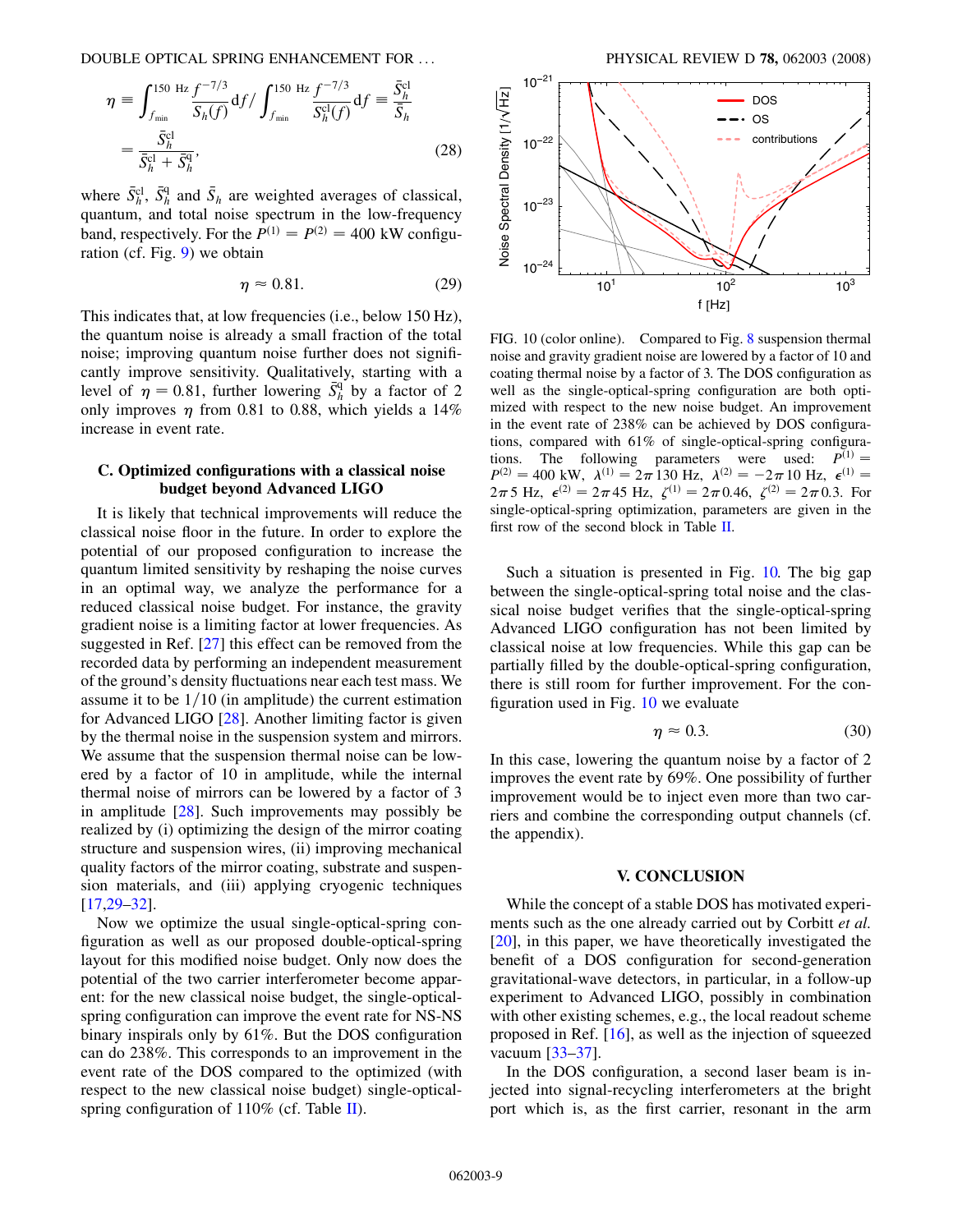<span id="page-9-0"></span>cavities and is also detuned in the signal-recycling cavity. The two outputs are optimally filtered and combined. By choosing appropriate detunings of the signal-recycling cavity and homodyne detection angles, it is possible to achieve a stable double optical spring while additionally improving the sensitivity.

Taking into account the current classical noise budget estimation for the Advanced LIGO detector, as well as constraints on optical power, we have performed an optimization of our double-carrier scheme towards the detection of compact binary inspirals specifying to neutron stars. The DOS allows a 36% improvement in the event rate, and we have shown that further improvement in the event rate will largely be limited by classical noise. When considering a more optimistic classical noise budget, DOS interferometers are much more capable than single-opticalspring interferometers in taking advantage of this improvement: compared with 61% improvement in the event rate achievable by single-optical-spring configurations, the DOS allows 238%. Nevertheless the reduced classical noise level leaves further room beyond DOS, which can be exploited by employing more than two carrier fields.

## ACKNOWLEDGMENTS

We thank S. Waldman and K. Strain as well as T. Corbitt, N. Mavalvala and C. Wipf for very useful discussions. We thank R. Adhikari for suggesting the level of reduction of classical noise. Research of H. M.-E., K. S. and Y. C. is supported by the Alexander von Humboldt Foundation's Sofja Kovalevskaja Program. Y. C. is also supported by NSF Grants No. PHY-0653653 and No. PHY-0601459, as well as the David and Barbara Groce startup fund at Caltech. Research of S. L. D. is also supported by the Alexander von Humboldt Foundation. Research of H. R. and R. S. is supported by the Deutsche Forschungsgemeinschaft through the SFB No. 407.

#### APPENDIX: OPTIMAL OUTPUT CHANNEL FOR INTERFEROMETERS WITH MULTIPLE **CARRIERS**

Here we analyze the optimal way of combining the output channels obtained from homodyne detections at the dark port of a multicarrier interferometer. The general equation of motion for the mirror position in case of  $n$ carriers reads [cf. Eq. ([13](#page-3-0))]:

$$
\hat{x} = -R_{xx}(\Omega) \sum_{i=1}^{n} [\hat{F}^{(i)} + R_{FF}^{(i)}(\Omega)\hat{x}] + Lh + \hat{\xi}_{\text{noise}}.
$$
 (A1)

The output corresponding to each of the  $n$  carrier fields is given by [cf. Eqs.  $(14)$  $(14)$  and  $(15)$ ]

$$
\hat{y}^{(i)}(\Omega) = \hat{Y}_1^{(i)}(\Omega) \sin \zeta^{(i)} + \hat{Y}_2^{(i)}(\Omega) \cos \zeta^{(i)} \n+ [R_{Y_1F}^{(i)}(\Omega) \sin \zeta^{(i)} + R_{Y_2F}^{(i)}(\Omega) \cos \zeta^{(i)}] \hat{x} \n\equiv \vec{n}_i^T \vec{\nu} + s_i h,
$$
\n(A2)

where  $\vec{\nu}$  is a vector with  $2n + 1$  entries which account for 2n quadrature operators and one operator modeling the classical noise. Here  $\vec{n}_i$  describes the noise transfer functions from the noise channels  $\vec{\nu}$  into the output channels, and  $s_i$  accounts for the signal-transfer functions. The combined output is given by

$$
\hat{y}(\Omega) = \sum_{i=1}^{n} K_i(\Omega) \hat{y}^{(i)}(\Omega), \tag{A3}
$$

and one has to identify  $n$  optimal filter functions which minimize the signal-referred noise spectral density of  $\hat{y}$ :

$$
S_h(\Omega) = \frac{\sum_{i,j=1}^n (\mathbf{N})_{ij} K_i K_j^*}{\sum_{i,j=1}^n (\mathbf{S})_{ij} K_i K_j^*},
$$
 (A4)

with

$$
(\mathbf{S})_{ij} = s_i s_j^* \tag{A5}
$$

and

$$
(\mathbf{N})_{ij} = \sum_{s,k=1}^{2n+1} (\vec{n}_i^T)_s S_{\nu_s \nu_k} (\vec{n}_j^{\dagger})_k.
$$
 (A6)

Here  $S_{\nu, \nu_k}$  is the cross spectral density between  $\nu_s$  and  $\nu_k$ , with

$$
\langle \nu_s(\Omega)\nu_k^{\dagger}(\Omega')\rangle = 2\pi\delta(\Omega - \Omega')\frac{S_{\nu_s\nu_k}(\Omega)}{2}.
$$
 (A7)

The inverse of the largest eigenvalue of the  $n \times n$  matrix

$$
\mathbf{M} = \mathbf{N}^{-1} \cdot \mathbf{S} \tag{A8}
$$

provides the resulting minimum noise, and the corresponding eigenvector gives the *n* optimal filter function  $K_i$ .

- [1] D. Shoemaker et al. (LIGO Scientific Collaboration), Nucl. Instrum. Methods Phys. Res., Sect. A 517, 154 (2004).
- [2] L.D. Fiore et al. (VIRGO Collaboration), Classical Quantum Gravity 19, 1421 (2002).
- [3] B. Willke et al., Classical Quantum Gravity 19, 1377 (2002).
- [4] M. Ando et al. (TAMA Collaboration), Phys. Rev. Lett. 86, 3950 (2001).
- [5] Report No. ligo-060056-07-m, 2006 (http://www.ligo.